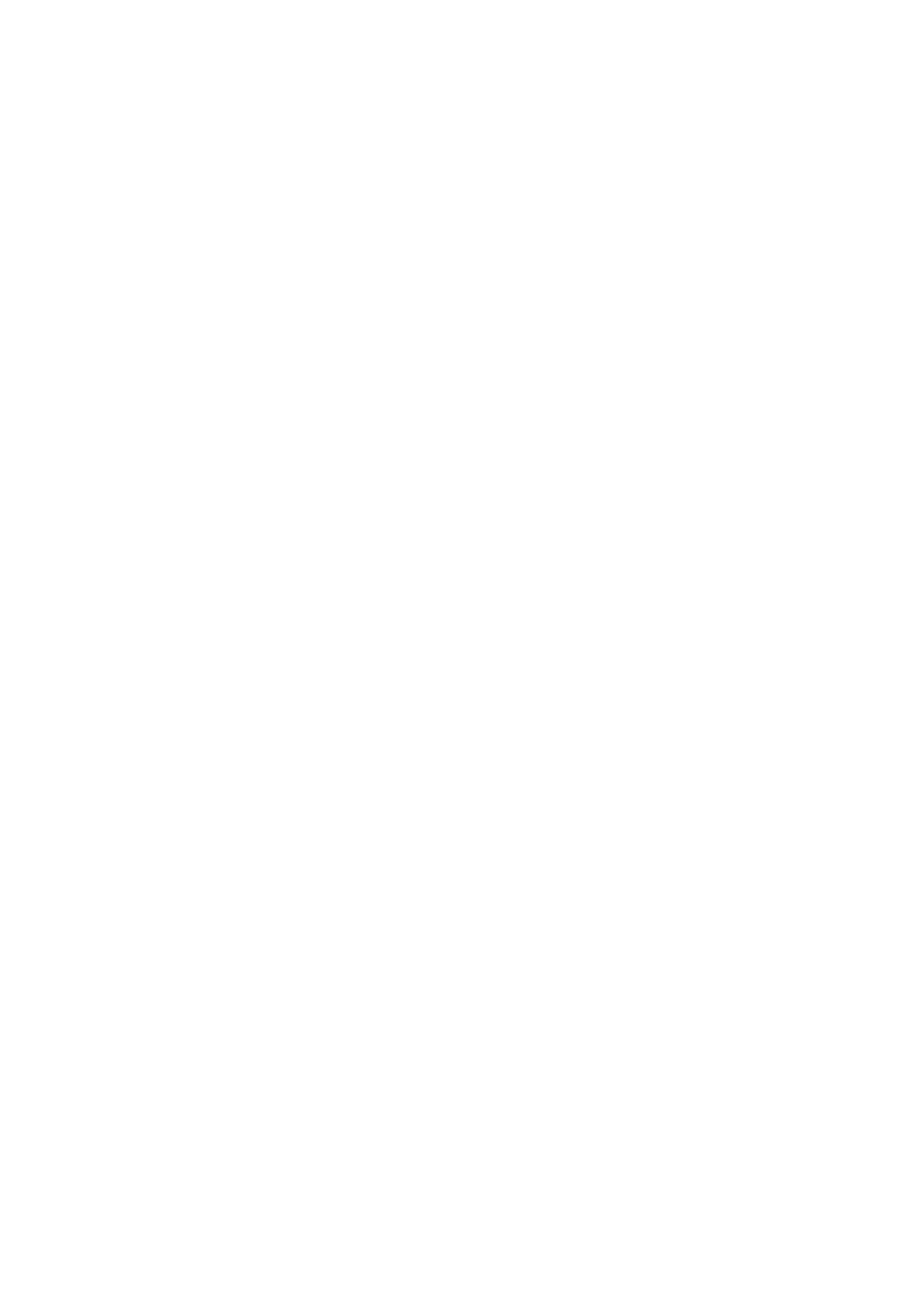**16th World Trade Union Congress 6-10 April 2011**

# **HIV /AIDS A class problem for the people of Africa and all over the world**

Lulamile Sotaka, President of the Trade Unions International (Public Services) Head of Regional Office Africa (anglophone)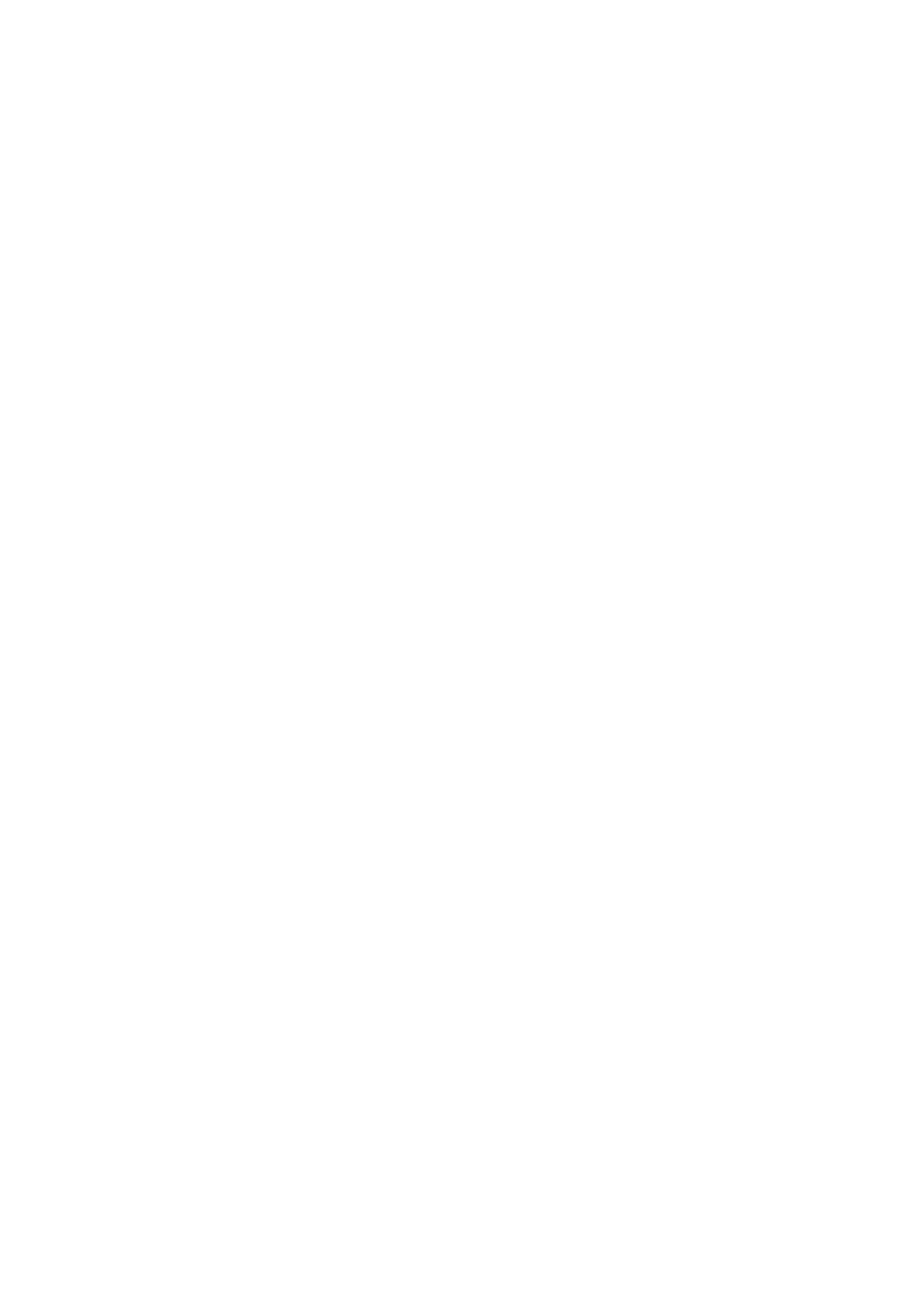#### **1. HIV/AIDS -** CLASS PROBLEM

Our topic as it stands affirms our understanding that in today's social questions of progress and retrogression class struggle context is basic. HIV/ AIDS is indeed typical in demonstrating that the health question like so many affecting the lives and livelihoods of the masses of the people in the universal and particular domination and rule of today's monopoly and state monopoly capitalism is a class problem in its historic origins, pandemic spread and even in attitudes to solutions that are raised. The more or less 25 years of its origins and affirmation is a history of superpower contention deceit and subterfuge from the **US** to the UN, the shifting of the blame and burden to developing countries from Haiti and Zaire and the offloading onto South African toiling masses who today top the list of infected, affected and the millions dead. Indeed, history knows few such injustices, callousness racism and outright murderous intent and deed as what HIV/AIDS sourced from superpower contention and used by pharmaceutical monopoly Cyclops to sow death and destruction of millions upon millions of masses of the world.

#### **2. THE ORIGINS OF HIV/AIDS HAVE BEEN DEBATED BY SCIENTISTS TO A SCIENTIFIC CONCLUSION**

After its pronounced discovery in 1979, investigative discussions and debates regarding its origins whether or not it was natural or engineered became widespread in science circles such as in conferences newsletters and medical bulletins from biologists and other scientists most of which were published and served the scientific approach as reference sources for further studies and researches on the subject.

The contending bodies of debates could be divided into broadly two categories with cheerleaders comprising opposing sub-groups especially amongst the "scientists" and medical personnel including university professors who were out to make the quick buck from the US state department and then pharmaceutical monopolies. It is now a historic fact that it was the US imperialist government of the time, the state department and their scientist that openly took up the first offensive in their distortion of the facts about this. They were then supported by the mass media under the control of the mainly US super monopolies and then the university professors who joined in with their versions of the interpretation of the HIV, the HIV/AIDS question and its distortions including false histories, It was a monopoly capitalist based broad offensive.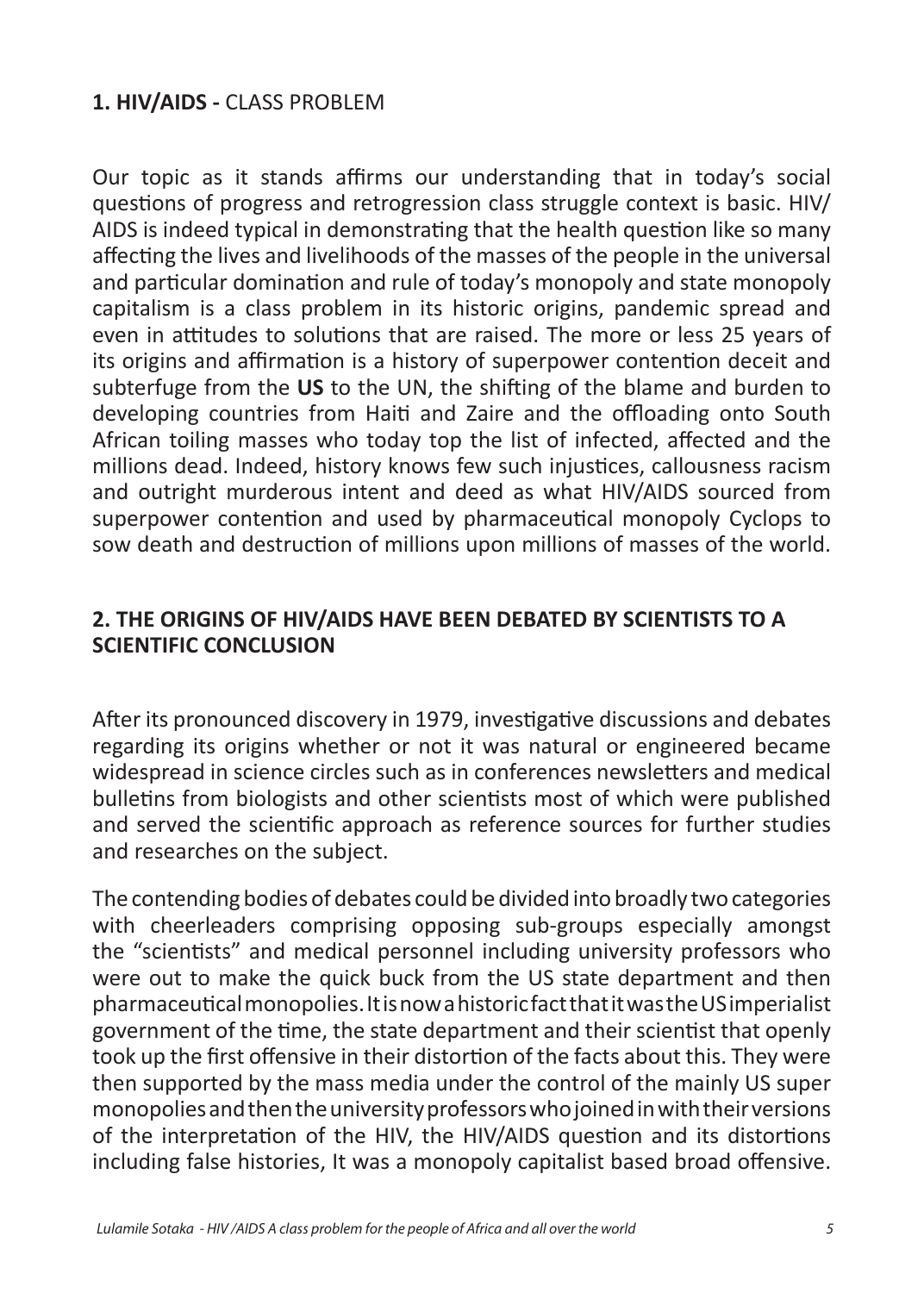#### What did the offensive say?

It said HIV/AIDS came from Haiti, after this embarrassment the offensive turned around and said actually the origins were Zaire (Congo). The monopoly-led offensive said Africans had eaten green monkeys, centuries ago. The green monkeys had infected them with AIDS and now the Africans were infecting everyone else in the world.

The world Health Organization (WHO) on the basis of the 1987 and 1988 statistics which pointed to US preponderance in the AIDS statistics followed by Europe anti then trailed by e huge margin by Africa concluded that the epicentre of the disease was in the USA, and Jonathan Mann, the then WHO's AIDS chairperson emphatically maintained that it was impossible for Aids ta be sourced from Africa as the epicentre clearly showed that USA was the home, of course, shortly thereafter his plane exploded with him and his wife inside.

Cdes,

The history of HIV/AIDS in South Africa is still to be fully revealed. For the moment the tragedy in South Africa is told only through the death and infection rate statistics, such being the highest in the world today such as 2.5% of the world infected and most of the more than 25 million of the world dead.

The disinformation was against the world's people has been fully blasted especially against the South African people thereby creating a disease of forgetfulness in the South African people and of the world, The question of the World Trade Organization epicentre and conclusions that led to the deaths of the people such as Jonathan Mann are buried in the public opinion "deliberately" created by monopoly mass media of all types.

In the history of anti-apartheid struggle against the racist minority regime particularly in the 80's of the last century US imperialism used the regime's science and medical facilities which were racially segregated to download the HIV/AIDS epidemic onto the masses of the downtrodden people especially the African people. And one such agent from the racist minority regimes science and medical establishments has even been named "Dr Death" by most South Africans. He is still employed in the science and technology fields of South Africa today in collaboration with US imperialist such institutions. A class problem indeed!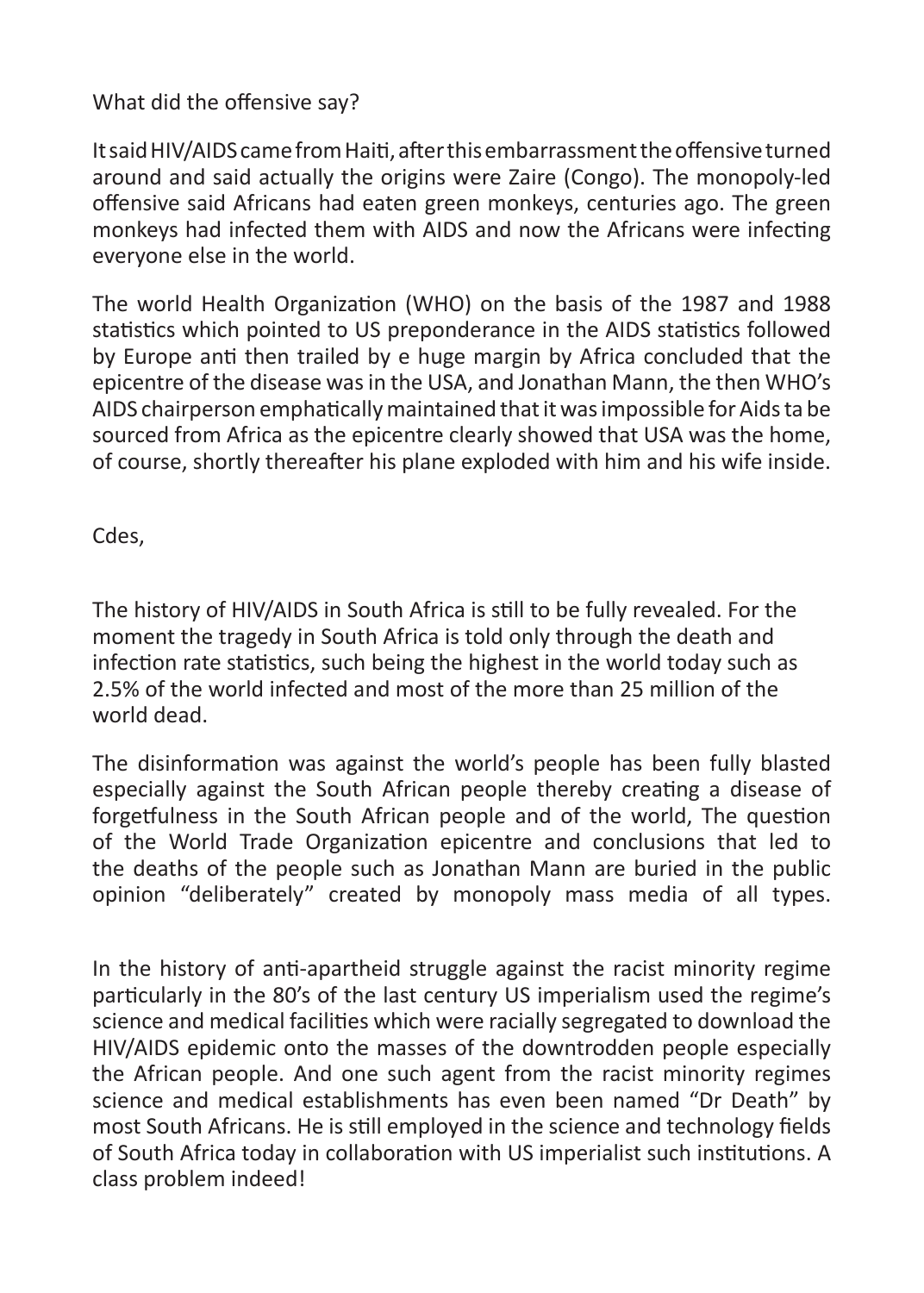### **3. WHY A WEAPON OF MASS DESTRUCTION** — **HIV/AIDS**

This is to put the matter bluntly. HIV/AIDS apart from its results to date and continuing should always remind us of the so-called cold war contention - a period when US imperialists were to face with the Soviet Social imperialists contending for world hegemony, for the domination of countries, peoples and their resources worldwide. It was a period for the super powers wherein "mercy" and "compassion" could only belong to the fools where big power interest reigned superior to everything including all classes and the working class.

The super powers had seen World War 1 and World War2 where all types of weapons of mass destruction had been used, where they had also been countered. Each side had enough of chemical and related weapons each side had developed defences against what the other had. But each side continued to search for alternatives that would not be frustrated when used. The Robert Gallo-led state department HIV/AIDS project whose US 10 million dollar initial funding was approved by the US congress in response to Or Mac Arthur's requisition as deputy director, US Department of Defence in 1970. This had become the much sought after weapon of mass destruction pursued through 1950's, 1960's and finally created in the late 60's into early 70's of the last century,

Its testing on the long term prisoners and the subsequent show of expected results led it to be abandoned as not successful until the deaths towards the end of the 70's and early 80's.

Then it was shifting of the blame onto Haiti and the Congo in propaganda but to be followed by actual export of contaminated blood. "Or Death" and the status quo: Africa and South African preponderance.

To quickly sum up this section of our paper: Dr Robert Gallo is well known to have made researches into the Human T-cell leukaemia virus (HTLV-î) which is in and out of the human defence cells but harmless (1950's). Dr Robert Gallo is known to have researched on the VISNA virus which is known even in South Africa (since around 1924) to have killed sheep with symptoms resembling AIDS symptoms in humans today. Dr Robert Gallo worked under Or Mac Arthur when the latter made his documented infamous requisition in 1969, for 1970. Make your own conclusions! There is no longer any debate on the origins, only conclusions.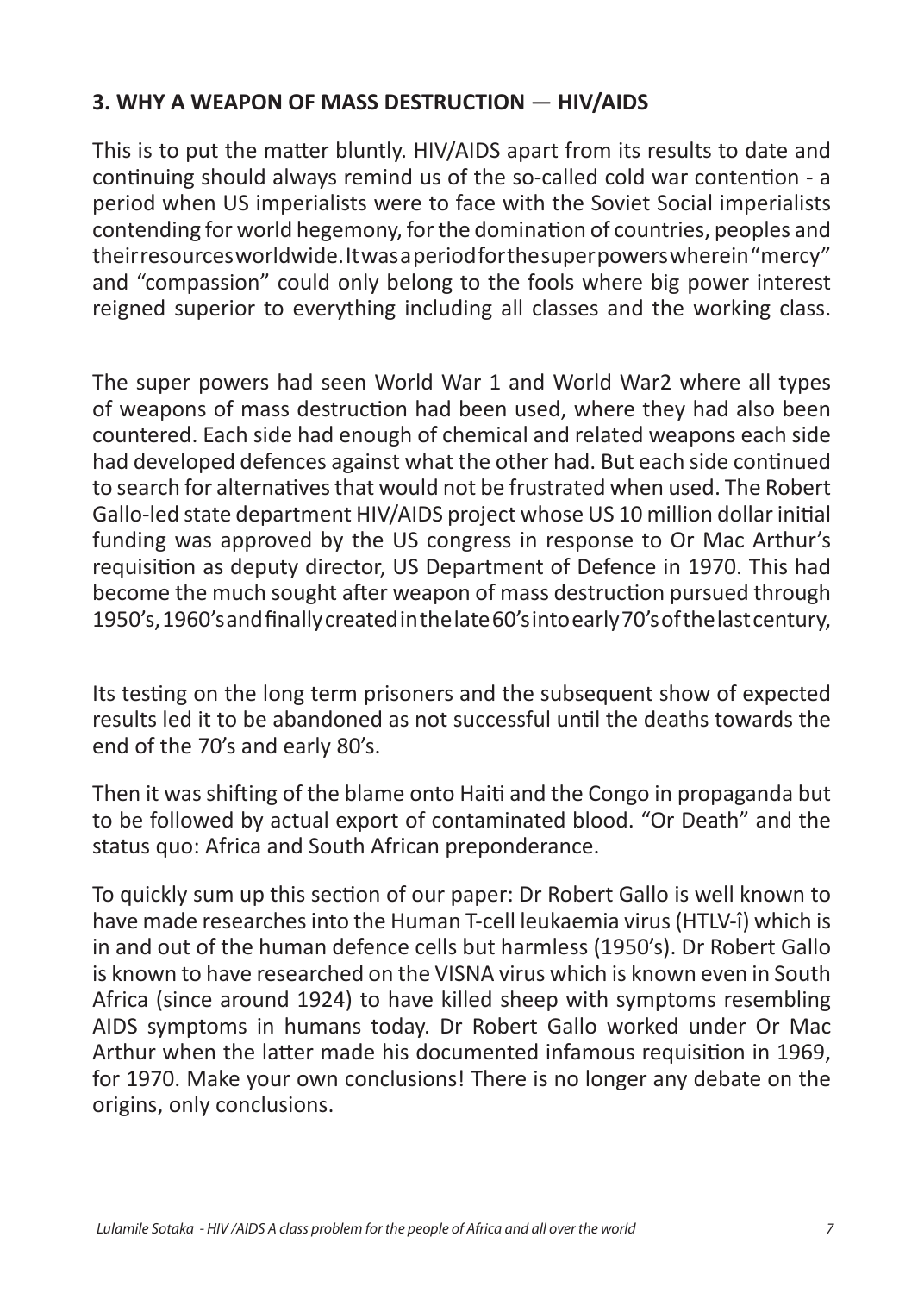**4. Today, the super monopolies are a class problem for ail progress — the pharmaceutical giants such as Pfizer and Merck protect their trillion dollar per year Aids Industry.** 

Cdes

In passing, it is common knowledge that US imperialism with its trading partners and its surrogates in the World Trade Organization and directly has more or less imposed a hidden ban and blackmail against the discussions on the origins of the HIV/AIDS pandemic. The imperialists with their running dogs give a stem advice to all and sundry to discuss only how to find solutions such as how to live with HIV/AIDS, tolerance ARV's and researches most of which have failed even before they begin - and of course ridiculous.

How do you discuss anything without knowing its history? How do you say you know anything without knowing its origins?

In this class problem, the US imperialists are hiding their hide — they want to get rid of their political responsibility for having engineered HIV/A1DS into existence. They fear to be exposed to mass anger and actions from around the world. They fear the AIDS deaths that fittingly rest on their heads like the proverbial crown of thorns. They fear to be the financial responsibility for the havoc and mayhem they have spread throughout the world, throughout millions of Africans and the world's families! We workers of the world need to make them pay!

### Comrades,

Working people of the world, the World Federation of Trade Unions and other working class formations, whole populations face problems of hunger, homelessness, unemployment, desertification, disease and the monopolist greedy destruction of our habitats and environment at the hands of the super monopolies and their mega banks.

The pharmaceutical super monopolies who control ail our health problems, who wreak havoc in the world health systems they control believe and practice the clarion call: "let the people die!" because of their HIV/AIDS trillion dollar industry based on the sale of their nARV's "let the people die!" instead of risking their maximum super profits in competition with proven potential cures for the disease - for the infections against the virus which is known to multiply more than a million times compared to natural virus.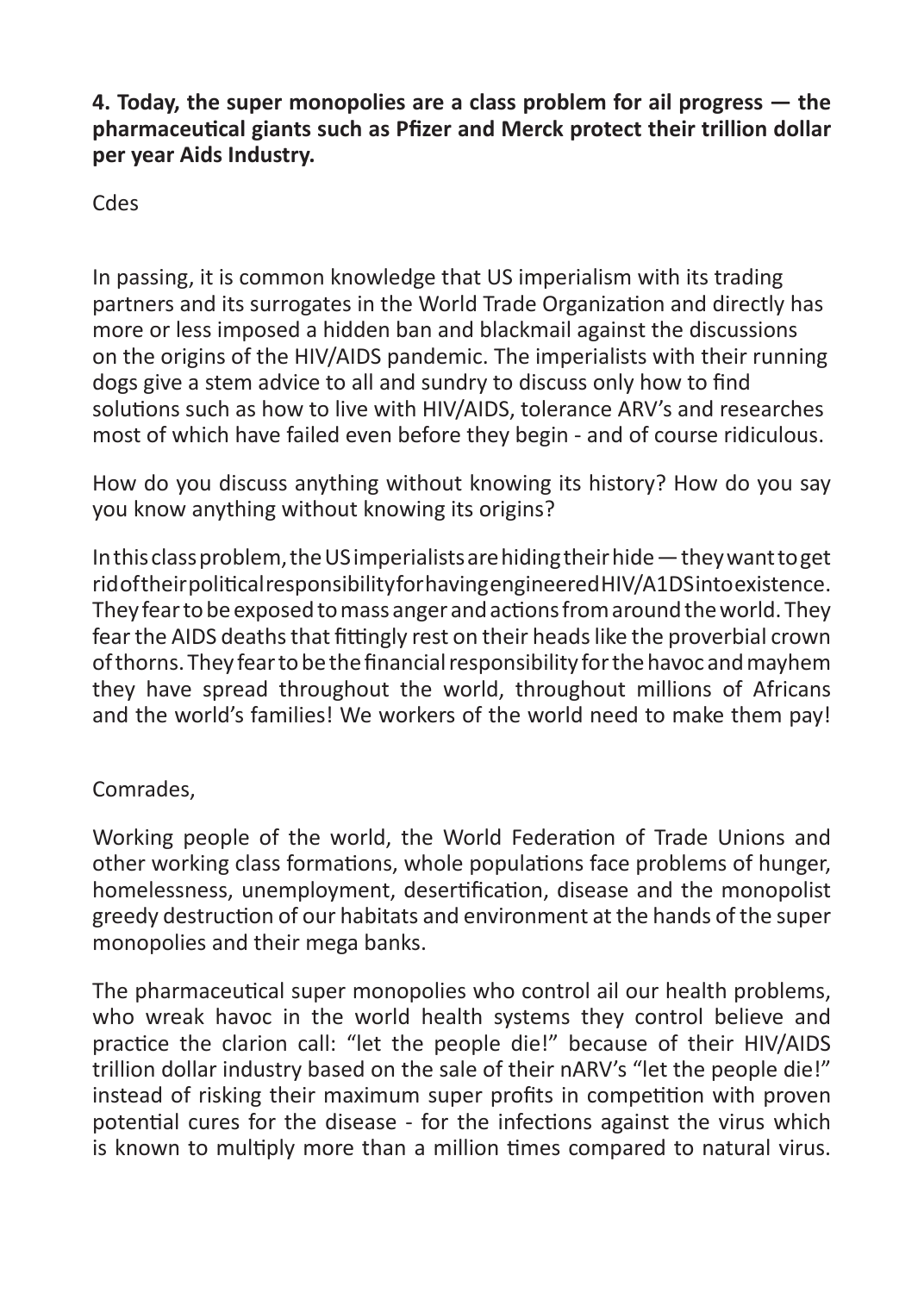A case in point is that of the anti-p24 anti bodies found in the blood of all people infected with HIV. These antibodies which are produced immediately upon infection are responsible for waging war on the viral intruders, are responsible for keeping the infected persons for longer or for much longer periods without entering the final phase of viral infection, AIDS, and death. The same antibodies have been proved in lab tests that they can be reproduced, a serum manufactured (pills, etc.) and injected into infected persons to kill off the viral intruders at least the pharmaceutical monopoly, Pfizer knows this nto be true and this has been stated publicly a thousand times before in platforms such as this. That Pfizer holds the patent (intellectual property rights) number to the ant-p24 formula in its vaults.

The class problem is based on the greed of super monopolies, the mega banks and the imperialist states and governments. HIV/AIDS is a perfect example. HIV/AIDS is a legitimate basis for waging class struggle against the monopolies in all countries of the world today. It is one of the targets for the united struggles against those who have come to oppress, suppress and even murder us regardless of country. This point in struggle needs our international solidarity action and it expresses the need for the new internationalism of the working class against monopoly capitalism in the entire world today.